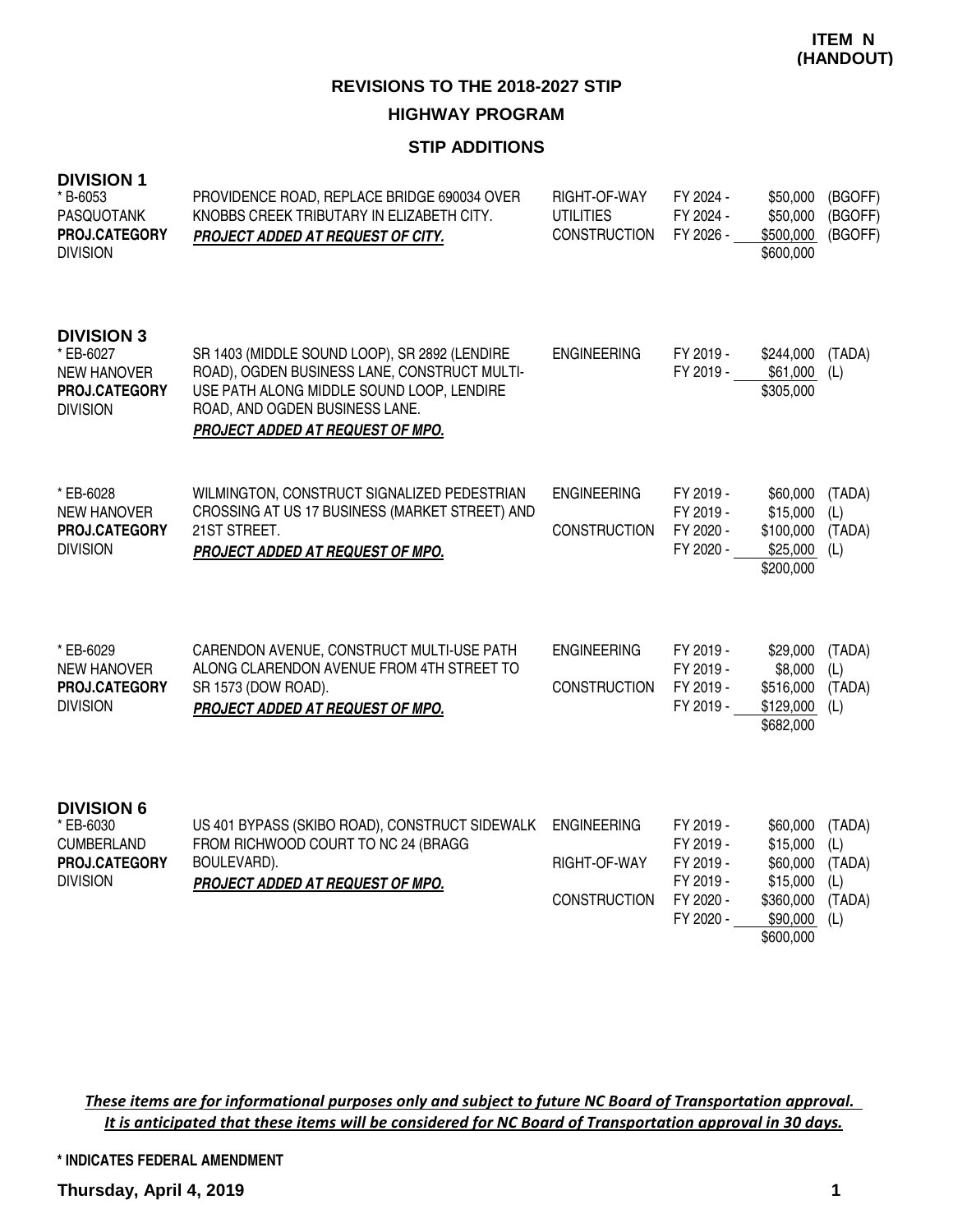#### **STIP ADDITIONS**

| <b>DIVISION 6</b><br>* EB-6031<br><b>CUMBERLAND</b><br>PROJ.CATEGORY<br><b>DIVISION</b> | US 401 (RAMSEY STREET), CONSTRUCT SIDEWALK<br>FROM SUMMERCHASE DRIVE TO SR 1611 (ANDREWS<br>ROAD).<br>PROJECT ADDED AT REQUEST OF MPO.                                                                                           | <b>CONSTRUCTION</b>                                       | FY 2020 -<br>FY 2020 -                                                                  | \$68,000<br>\$17,000<br>\$85,000                                                                     | (TADA)<br>(L)                                             |
|-----------------------------------------------------------------------------------------|----------------------------------------------------------------------------------------------------------------------------------------------------------------------------------------------------------------------------------|-----------------------------------------------------------|-----------------------------------------------------------------------------------------|------------------------------------------------------------------------------------------------------|-----------------------------------------------------------|
| * EB-6032<br><b>CUMBERLAND</b><br>PROJ.CATEGORY<br><b>DIVISION</b>                      | NC 59 (HOPE MILLS ROAD), CONSTRUCT SIDEWALK<br>FROM FAYETTEVILLE CITY LIMITS TO SUMAC CIRCLE.<br>PROJECT ADDED AT REQUEST OF MPO.                                                                                                | RIGHT-OF-WAY<br><b>CONSTRUCTION</b>                       | FY 2019 -<br>FY 2019 -<br>FY 2020 -<br>FY 2020 -                                        | \$19,000<br>\$6,000<br>\$262,000<br>\$88,000<br>\$375,000                                            | (TADA)<br>(L)<br>(TADA)<br>(L)                            |
| <b>DIVISION 7</b><br>* B-6052<br><b>ALAMANCE</b><br>PROJ.CATEGORY<br><b>DIVISION</b>    | SR 1928 (TROLLINGWOOD ROAD), REPLACE BRIDGE<br>000068 OVER NCRR / NORFOLK SOUTHERN RAILROAD<br>IN HAW RIVER.<br><b>PROJECT ADDED AT REQUEST OF DIVISION OFFICE</b><br>AND STRUCTURES MANAGEMENT UNIT.                            | RIGHT-OF-WAY<br><b>CONSTRUCTION</b>                       | FY 2024 -<br>FY 2026 -                                                                  | \$500,000<br>\$2,500,000<br>\$3,000,000                                                              | (NHPB)<br>(NHPB)                                          |
| <b>DIVISION 11</b><br>* EB-5924<br><b>WATAUGA</b><br>PROJ.CATEGORY<br><b>EXEMPT</b>     | TOWN OF BLOWING ROCK, MIDDLE FORK GREENWAY,<br>SECTION 1. CONSTRUCT GREENWAY. NC FLAP<br>BLWRK 321(1)<br>ADD PRELIMINARY ENGINEERING IN FY 19 AND RIGHT-<br>OF-WAY IN FY 20 NOT PREVIOUSLY PROGRAMMED<br><b>PER BLOWING ROCK</b> | <b>ENGINEERING</b><br>RIGHT-OF-WAY<br><b>CONSTRUCTION</b> | FY 2019 -<br>FY 2019 -<br>FY 2020 -<br>FY 2020 -<br>FY 2020 -<br>FY 2020 -<br>FY 2020 - | \$95,000<br>\$23,000<br>\$73,000<br>\$17,000<br>\$1,624,000<br>\$245,000<br>\$145,000<br>\$2,222,000 | (FLAP)<br>(L)<br>(FLAP)<br>(L)<br>(FLAP)<br>(L)<br>(S(M)) |

These items are for informational purposes only and subject to future NC Board of Transportation approval. It is anticipated that these items will be considered for NC Board of Transportation approval in 30 days.

**\* INDICATES FEDERAL AMENDMENT**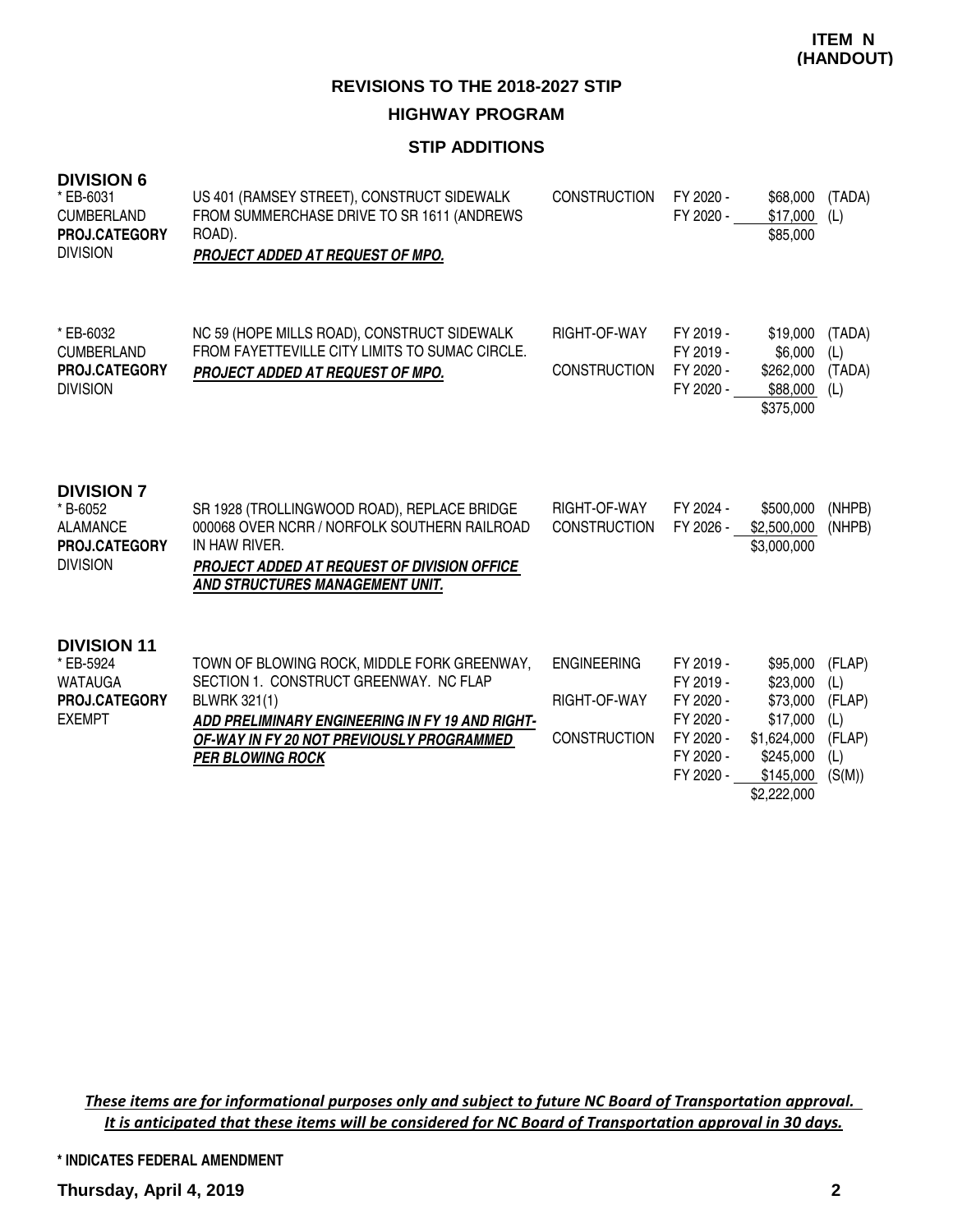### **STIP ADDITIONS**

#### **DIVISION 13**

**DIVISION** 

| * I-6063             | I-40, MILEMARKER 50 TO MILEMARKER 55. PAVEMENT | <b>GARVEE CONSTR</b> | FY 2020 - | \$901,000    | (NHPIM) |
|----------------------|------------------------------------------------|----------------------|-----------|--------------|---------|
| <b>BUNCOMBE</b>      | REHABILITATION.                                |                      | FY 2021-  | \$901,000    | (NHPIM) |
| <b>PROJ.CATEGORY</b> | <b>PROJECT ADDED AT REQUEST OF DIVISION.</b>   |                      | FY 2022 - | \$901,000    | (NHPIM) |
| STATEWIDE            |                                                |                      | FY 2023 - | \$901,000    | (NHPIM) |
|                      |                                                |                      | FY 2024 - | \$901,000    | (NHPIM) |
|                      |                                                |                      | FY 2025 - | \$901,000    | (NHPIM) |
|                      |                                                |                      | FY 2026 - | \$901,000    | (NHPIM) |
|                      |                                                |                      | FY 2027 - | \$901,000    | (NHPIM) |
|                      |                                                |                      | FY 2028 - | \$901,000    | (NHPIM) |
|                      |                                                |                      | FY 2029 - | \$901,000    | (NHPIM) |
|                      |                                                |                      | POST YR-  | \$4,505,000  | (NHPIM) |
|                      |                                                | <b>CONSTRUCTION</b>  | FY 2019 - | \$1,750,000  | (S(M))  |
|                      |                                                |                      | FY 2020 - | \$1,000,000  | (NHPIM) |
|                      |                                                |                      | FY 2020 - | \$1,750,000  | (S(M))  |
|                      |                                                |                      |           | \$18,015,000 |         |
|                      |                                                |                      |           |              |         |

#### **STIP MODIFICATIONS**

| DIVISION 2<br>* B-5619<br><b>LENOIR</b><br><b>PROJ.CATEGORY</b><br><b>DIVISION</b>     | SR 1389 (HARDY BRIDGE ROAD), REPLACE BRIDGE<br>530052 OVER NEUSE RIVER AND 530152 OVER NEUSE<br>RIVER OVERFLOW.<br><b>ACCELERATE RIGHT-OF-WAY FROM FY 21 TO FY 19</b><br>AND CONSTRUCTION FROM FY 22 TO FY 20.       | RIGHT-OF-WAY<br><b>CONSTRUCTION</b> | FY 2019 -<br>FY 2020 -<br>FY 2021 -<br>FY 2022 -                                                                               | \$500,000<br>\$2,833,000<br>\$2,833,000<br>\$2,834,000<br>\$9,000,000                                                          | (BGOFF)<br>(BGOFF)<br>(BGOFF)<br>(BGOFF)                           |
|----------------------------------------------------------------------------------------|----------------------------------------------------------------------------------------------------------------------------------------------------------------------------------------------------------------------|-------------------------------------|--------------------------------------------------------------------------------------------------------------------------------|--------------------------------------------------------------------------------------------------------------------------------|--------------------------------------------------------------------|
| <b>DIVISION 4</b><br>U-2714<br><b>WAYNE</b><br><b>PROJ.CATEGORY</b><br><b>REGIONAL</b> | US 117, US 70 BYPASS TO SR 1306 (FEDELON TRAIL) IN<br>GOLDSBORO, WIDEN ROADWAY AND MAKE SAFETY<br>IMPROVEMENTS.<br>TO ALLOW ADDITIONAL TIME FOR PLANNING AND<br><b>DESIGN DELAY CONSTRUCTION FROM FY 19 TO FY 20</b> | <b>BUILD NC CONST</b>               | FY 2020 -<br>FY 2021 -<br>FY 2022 -<br>FY 2023 -<br>FY 2024 -<br>FY 2025 -<br>FY 2026 -<br>FY 2027 -<br>FY 2028 -<br>FY 2029 - | \$858,000<br>\$858,000<br>\$858,000<br>\$858,000<br>\$858,000<br>\$858,000<br>\$858,000<br>\$858,000<br>\$858,000<br>\$858,000 | (T)<br>(T)<br>(T)<br>(T)<br>(T)<br>(T)<br>(T)<br>(T)<br>(T)<br>(T) |
|                                                                                        |                                                                                                                                                                                                                      | <b>CONSTRUCTION</b>                 | POST YR-<br>FY 2020 -<br>FY 2021 -                                                                                             | \$4,290,000<br>\$125,000<br>\$2,375,000<br>\$15,370,000                                                                        | (T)<br>(T)<br>(T)                                                  |

These items are for informational purposes only and subject to future NC Board of Transportation approval. It is anticipated that these items will be considered for NC Board of Transportation approval in 30 days.

**\* INDICATES FEDERAL AMENDMENT**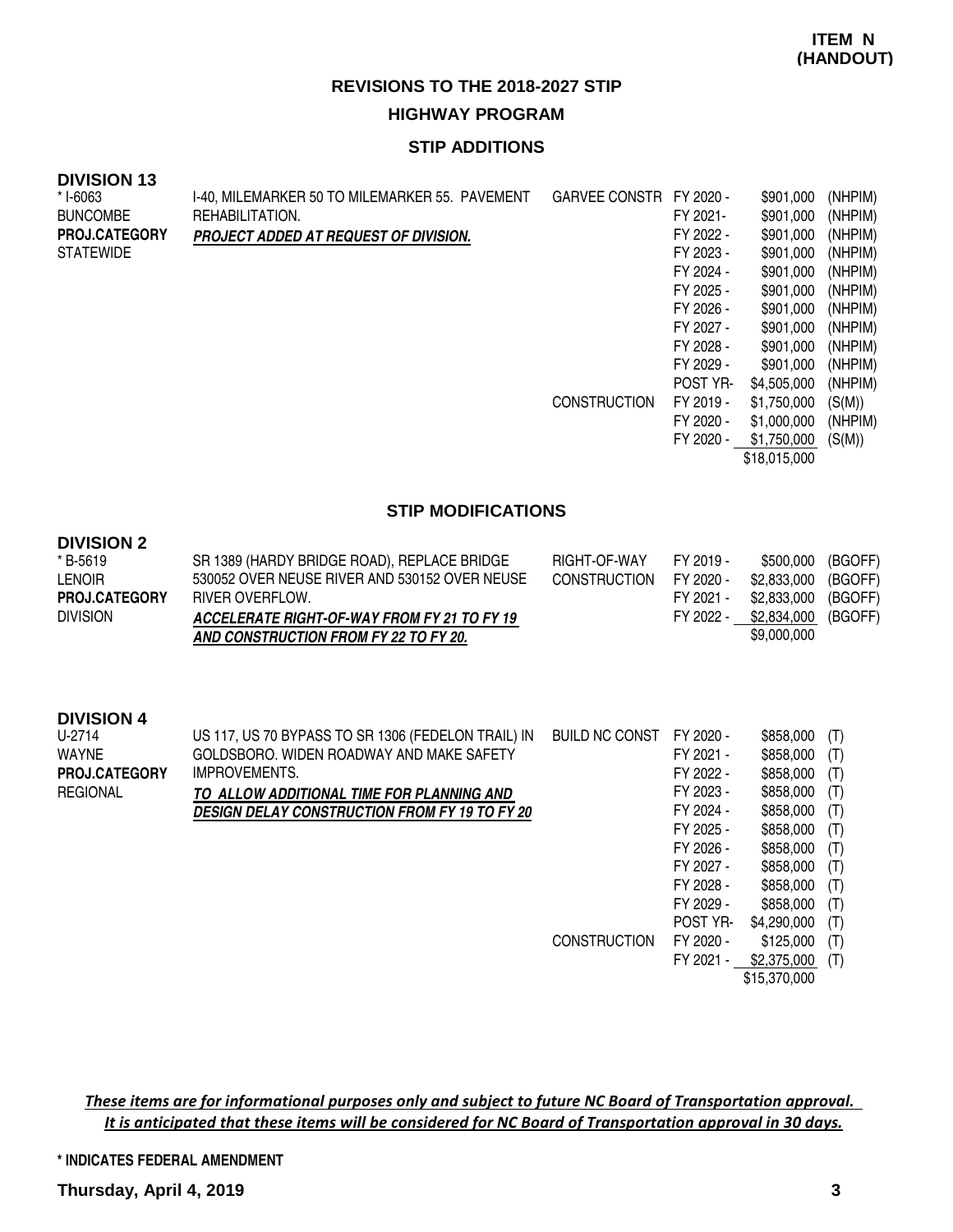#### **STIP MODIFICATIONS**

| <b>DIVISION 5</b>                                              |                                                                                                                                                                                                                                                                                                                                                                                        |                                                         |                                                                                                      |                                                                                                                               |                                                      |
|----------------------------------------------------------------|----------------------------------------------------------------------------------------------------------------------------------------------------------------------------------------------------------------------------------------------------------------------------------------------------------------------------------------------------------------------------------------|---------------------------------------------------------|------------------------------------------------------------------------------------------------------|-------------------------------------------------------------------------------------------------------------------------------|------------------------------------------------------|
| * EB-5703<br><b>DURHAM</b><br>PROJ.CATEGORY<br><b>DIVISION</b> | LASALLE STREET, KANGAROO DRIVE TO SPRUNT<br>AVENUE IN DURHAM. CONSTRUCT SIDEWALKS ON<br>BOTH SIDES FROM KANGAROO DRIVE TO US 70<br>BUSINESS (HILLSBOROUGH ROAD) AND ON ONE SIDE<br>FROM HILLSBOROUGH ROAD TO SPRUNT AVENUE.<br>ADD RIGHT-OF-WAY IN FY 19 NOT PREVIOUSLY<br>PROGRAMMED AND DELAY CONSTRUCTION FROM FY<br>19 TO FY 20 TO REFLECT CURRENT CITY DELIVERY<br><b>STATUS.</b> | RIGHT-OF-WAY<br><b>CONSTRUCTION</b>                     | FY 2019 -<br>FY 2019 -<br>FY 2020 -<br>FY 2020 -                                                     | \$412,000<br>\$103,000<br>\$462,000<br>\$116,000<br>\$1,093,000                                                               | (TAANY)<br>(L)<br>(TAANY)<br>(L)                     |
| * EB-5715<br><b>DURHAM</b><br>PROJ.CATEGORY<br><b>DIVISION</b> | US 501 BYPASS (NORTH DUKE STREET), MURRAY<br>AVENUE TO US 501 BUSINESS (NORTH ROXBORO<br>ROAD) IN DURHAM. CONSTRUCT SIDEWALK ON EAST<br>SIDE TO FILL IN EXISTING GAPS.<br>COST INCREASE > \$2 MILLION AND 25%<br>THRESHOLDS. ADD RIGHT-OF-WAY IN FY 19 NOT<br>PREVIOUSLY PROGRAMMED AND DELAY<br>CONSTRUCTION FROM FY 19 TO FY 20 TO REFLECT<br><b>CURRENT CITY DELIVERY STATUS.</b>   | RIGHT-OF-WAY<br><b>CONSTRUCTION</b>                     | FY 2019 -<br>FY 2019 -<br>FY 2020 -<br>FY 2020 -                                                     | \$663,000<br>\$166,000<br>\$2,144,000<br>\$536,000<br>\$3,509,000                                                             | (TAANY)<br>(L)<br>(TAANY)<br>(L)                     |
| P-5717<br><b>DURHAM</b><br>PROJ.CATEGORY<br><b>REGIONAL</b>    | NORFOLK SOUTHERN H LINE, CROSSING 734742W AT<br>SR 1121 (CORNWALLIS ROAD) IN DURHAM.<br>CONSTRUCT GRADE SEPARATION.<br>TO ALLOW ADDITIONAL TIME TO EVALUATE DESIGN<br>ALTERNATIVES, DELAY RIGHT-OF-WAY FROM FY 19<br><b>TO FY 20.</b>                                                                                                                                                  | RIGHT-OF-WAY<br><b>UTILITIES</b><br><b>CONSTRUCTION</b> | FY 2020 -<br>FY 2021 -<br>FY 2020 -<br>FY 2021 -<br>FY 2020 -<br>FY 2020 -<br>FY 2021 -<br>FY 2022 - | \$125,000<br>\$2,375,000<br>\$94,000<br>\$1,784,000<br>\$5,200,000<br>\$500,000<br>\$5,200,000<br>\$5,200,000<br>\$20,478,000 | (T)<br>(T)<br>(T)<br>(T)<br>(T)<br>(O)<br>(T)<br>(T) |
| * P-5737<br><b>WAKE</b><br>PROJ.CATEGORY<br><b>STATEWIDE</b>   | CSX S LINE, SR 2108 (MILLBROOK ROAD) IN RALEIGH.<br>CONSTRUCT GRADE SEPARATION AND CLOSE<br>CROSSING 630605A.<br>ADD RIGHT-OF-WAY IN FY 19 AND CONSTRUCTION IN<br>FY 21 NOT PREVIOUSLY PROGRAMMED TO MEET<br><b>FEDERAL REQUIREMENTS FOR CRISI GRANT AWARD.</b>                                                                                                                        | RIGHT-OF-WAY<br><b>CONSTRUCTION</b>                     | FY 2019 -<br>FY 2021 -<br>FY 2021 -<br>FY 2022 -<br>FY 2028 -                                        | \$3,700,000<br>\$10,000,000<br>\$2,310,000<br>\$2,310,000<br>\$510,000<br>\$18,830,000                                        | (T)<br>(DP)<br>(T)<br>(T)<br>(O)                     |

These items are for informational purposes only and subject to future NC Board of Transportation approval. It is anticipated that these items will be considered for NC Board of Transportation approval in 30 days.

**\* INDICATES FEDERAL AMENDMENT**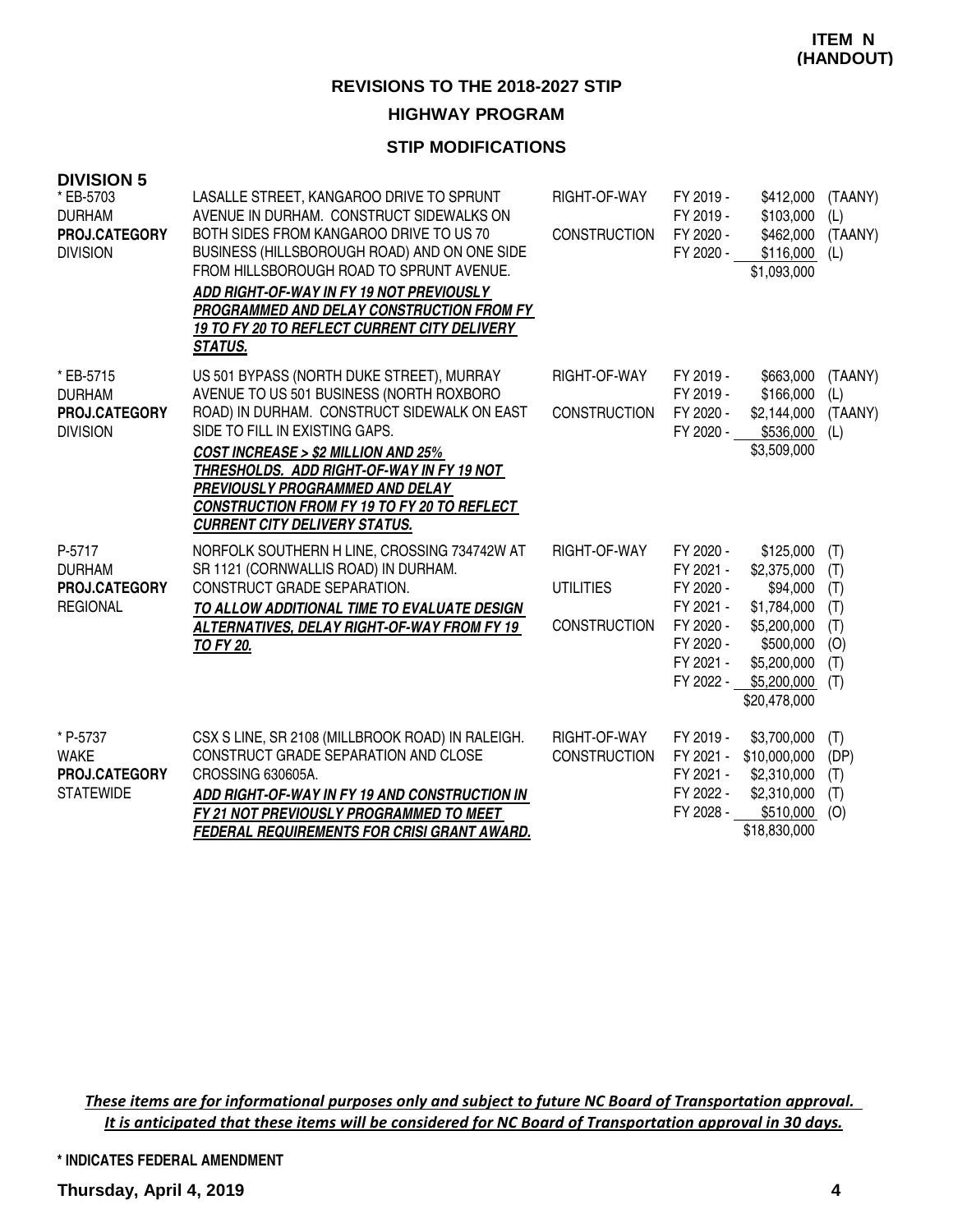#### **STIP MODIFICATIONS**

#### **DIVISION 5**

| * U-5518<br><b>DURHAM</b><br><b>WAKE</b><br>PROJ.CATEGORY<br><b>STATEWIDE</b>            | US 70 (GLENWOOD AVENUE), WEST OF SR 3067 (T.W.<br>ALEXANDER DRIVE) TO I-540 IN RALEIGH. UPGRADE<br>ROADWAY TO IMPROVE CAPACITY, SAFETY AND<br>TRAFFIC OPERATIONS INCLUDING INTERCHANGES AT<br>VARIOUS LOCATIONS.<br><b>COST INCREASE EXCEEDING \$2 MILLION AND 25%</b><br>THRESHOLDS. PROJECT TO UTILIZE GARVEE BOND<br><b>FUNDING. ADD DURHAM COUNTY TO STIP LOCATION</b><br><b>TO REFLECT COVERAGE OF PREFERRED</b><br><b>ALTERNATIVE.</b> | RIGHT-OF-WAY<br><b>UTILITIES</b><br>GARVEE CONSTR FY 2019 - | FY 2019 -<br>FY 2019 -<br>FY 2020 -<br>FY 2021 -<br>FY 2022 -<br>FY 2023 -<br>FY 2024 -<br>FY 2025 -<br>FY 2026 -<br>FY 2027 -<br>FY 2028 -<br>FY 2029 - | \$14,500,000<br>\$12,715,000<br>\$8,580,000<br>\$8,580,000<br>\$8,580,000<br>\$8,580,000<br>\$8,580,000<br>\$8,580,000<br>\$8,580,000<br>\$8,580,000<br>\$8,580,000<br>\$8,580,000<br>\$8,580,000<br>POST YR-\$34,320,000 | (NHP)<br>(NHP)<br>(NHP)<br>(NHP)<br>(NHP)<br>(NHP)<br>(NHP)<br>(NHP)<br>(NHP)<br>(NHP)<br>(NHP)<br>(NHP)<br>(NHP)<br>(NHP) |
|------------------------------------------------------------------------------------------|----------------------------------------------------------------------------------------------------------------------------------------------------------------------------------------------------------------------------------------------------------------------------------------------------------------------------------------------------------------------------------------------------------------------------------------------|-------------------------------------------------------------|----------------------------------------------------------------------------------------------------------------------------------------------------------|---------------------------------------------------------------------------------------------------------------------------------------------------------------------------------------------------------------------------|----------------------------------------------------------------------------------------------------------------------------|
|                                                                                          |                                                                                                                                                                                                                                                                                                                                                                                                                                              | <b>CONSTRUCTION</b>                                         | FY 2019 -<br>FY 2020 -<br>FY 2021 -                                                                                                                      | \$8,589,000<br>FY 2019 - \$11,111,111<br>\$8,589,000<br>FY 2020 - \$11,111,111<br>\$8,589,000<br>FY 2021 - \$11,111,111<br>\$215,015,333                                                                                  | (NHP)<br>(S(M))<br>(NHP)<br>(S(M))<br>(NHP)<br>(S(M))                                                                      |
| <b>DIVISION 6</b><br>* U-2519BA<br><b>CUMBERLAND</b><br>PROJ.CATEGORY<br><b>REGIONAL</b> | I-295, SOUTH OF SR 1003 (CAMDEN ROAD) TO SOUTH<br>OF SR 1104 (STRICKLAND BRIDGE ROAD).<br>TO ALLOW ADDITIONAL TIME FOR RIGHT OF WAY<br>DELAY CONSTRUCTION FROM FY 19 TO FY 20                                                                                                                                                                                                                                                                | <b>CONSTRUCTION</b>                                         | FY 2020 -<br>FY 2021 -                                                                                                                                   | \$22,633,000<br>\$22,633,000<br>FY 2022 - \$22,633,000<br>\$67,899,000                                                                                                                                                    | (NHP)<br>(NHP)<br>(NHP)                                                                                                    |
| <b>DIVISION 7</b><br>AV-5737<br><b>ALAMANCE</b><br>PROJ.CATEGORY<br><b>DIVISION</b>      | BURLINGTON- ALAMANCE REGIONAL AIRPORT (BUY),<br>OBTAIN NAVIGATION EASEMENTS AND CLEAR<br>OBSTRUCTIONS IN THE RUNWAY 24 APPROACH.<br>TO ALLOW ADDITIONAL TIME TO COORDINATE RIGHT-<br><b>OF-WAY ACQUISITION, DELAY RIGHT-OF-WAY FROM</b><br>FY 19 TO FY 20, AT REQUEST OF THE AVIATION<br><b>DIVISION.</b>                                                                                                                                    | RIGHT-OF-WAY                                                | FY 2020 -<br>FY 2020 -                                                                                                                                   | \$1,080,000<br>\$120,000<br>\$1,200,000                                                                                                                                                                                   | (T)<br>(L)                                                                                                                 |
| * B-5553<br><b>GUILFORD</b><br>PROJ.CATEGORY<br><b>DIVISION</b>                          | BALLINGER ROAD, REPLACE BRIDGE 400098 OVER A<br>TRIBUTARY OF HORSEPEN CREEK IN GREENSBORO.<br><b>COST INCREASE EXCEEDING \$2 MILLION AND 25%</b><br><b>THRESHOLDS.</b>                                                                                                                                                                                                                                                                       | <b>CONSTRUCTION</b>                                         | FY 2019 -<br>FY 2019 -                                                                                                                                   | \$2,436,000<br>\$609,000<br>\$3,045,000                                                                                                                                                                                   | (BGANY)<br>(L)                                                                                                             |

These items are for informational purposes only and subject to future NC Board of Transportation approval. It is anticipated that these items will be considered for NC Board of Transportation approval in 30 days.

**\* INDICATES FEDERAL AMENDMENT**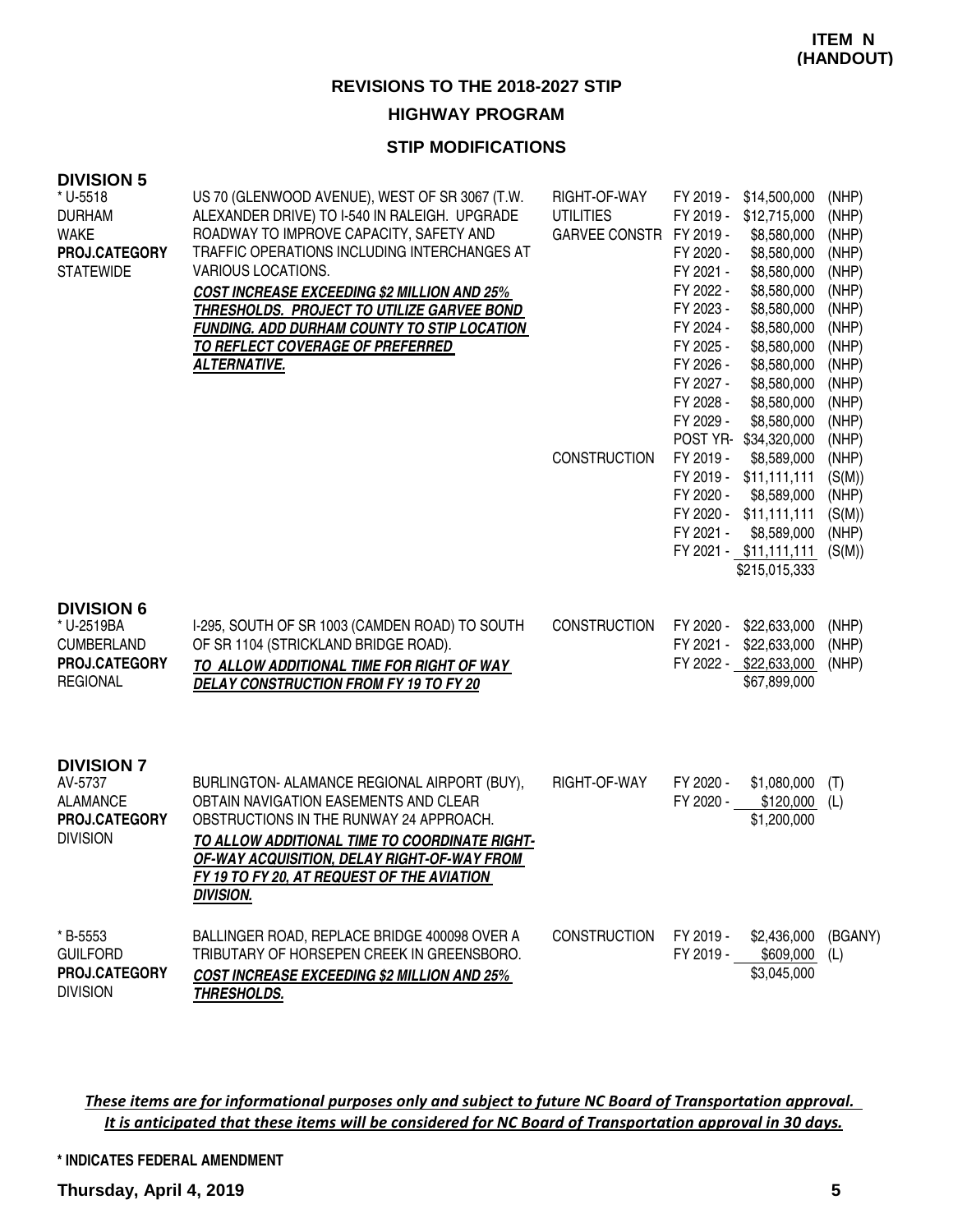### **STIP MODIFICATIONS**

| <b>DIVISION 7</b><br>$C-5181$<br>ORANGE<br>PROJ.CATEGORY<br><b>EXEMPT</b> | JONES CREEK GREENWAY, CONSTRUCT A 100 FOOT<br>BRIDGE AND 650 FOOT PAVED TRAIL IN CARRBORO TO<br>FILL GAP BETWEEN THE UPPER BOLIN TRAIL AND<br>TWIN CREEKS GREENWAY AND IMPLEMENT PROGRAM<br>TO SUPPORT NON-VEHICLE TRIPS TO MORRIS GROVE<br>ELEMENTARY SCHOOL.<br>TO REFLECT CURRENT TOWN DELIVERY SCHEDULE,<br>DELAY CONSTRUCTION FROM FY 18 TO FY 20 AND<br><b>INCREASE FUNDING AT REQUEST OF MPO.</b> | <b>CONSTRUCTION</b><br>IMPLEMENTATION FY 2020 - | FY 2020 -<br>FY 2020 -<br>FY 2020 -                                                                                                                                                                                      | \$523,000<br>\$131,000<br>\$10,000<br>\$2,000<br>\$666,000                                                                                                                                                                                               | (CMAQ)<br>(L)<br>(CMAQ)<br>(L)                                                                                                                                    |
|---------------------------------------------------------------------------|----------------------------------------------------------------------------------------------------------------------------------------------------------------------------------------------------------------------------------------------------------------------------------------------------------------------------------------------------------------------------------------------------------|-------------------------------------------------|--------------------------------------------------------------------------------------------------------------------------------------------------------------------------------------------------------------------------|----------------------------------------------------------------------------------------------------------------------------------------------------------------------------------------------------------------------------------------------------------|-------------------------------------------------------------------------------------------------------------------------------------------------------------------|
| * I-5711<br><b>ALAMANCE</b><br>PROJ.CATEGORY<br><b>STATEWIDE</b>          | I-40 / I-85, SR 1007 (MEBANE-OAKS ROAD) IN MEBANE.<br>INTERCHANGE IMPROVEMENTS.<br>PROJECT TO UTILIZE GARVEE BONDS                                                                                                                                                                                                                                                                                       | GARVEE CONSTR FY 2019 -<br><b>CONSTRUCTION</b>  | FY 2020 -<br>FY 2021 -<br>FY 2022 -<br>FY 2023 -<br>FY 2024 -<br>FY 2025 -<br>FY 2026 -<br>FY 2027 -<br>FY 2028 -<br>FY 2029 -<br>POST YR-<br>FY 2019 -<br>FY 2019 -<br>FY 2020 -<br>FY 2020 -<br>FY 2021 -<br>FY 2021 - | \$601,000<br>\$601,000<br>\$601,000<br>\$601,000<br>\$601,000<br>\$601,000<br>\$601,000<br>\$601,000<br>\$601,000<br>\$601,000<br>\$601,000<br>\$2,404,000<br>\$456,000<br>\$778,000<br>\$456,000<br>\$778,000<br>\$455,000<br>\$777,000<br>\$12,715,000 | (NHP)<br>(NHP)<br>(NHP)<br>(NHP)<br>(NHP)<br>(NHP)<br>(NHP)<br>(NHP)<br>(NHP)<br>(NHP)<br>(NHP)<br>(NHP)<br>(NHP)<br>(S(M))<br>(NHP)<br>(S(M))<br>(NHP)<br>(S(M)) |
| U-6129<br><b>GUILFORD</b><br>PROJ.CATEGORY                                | WEST FRIENDLY AVENUE, PEMBROKE ROAD<br>INTERSECTION AND GREEN VALLEY ROAD<br>INTERSECTION IN GREENSBORO. CONSTRUCT                                                                                                                                                                                                                                                                                       |                                                 |                                                                                                                                                                                                                          |                                                                                                                                                                                                                                                          |                                                                                                                                                                   |

INTERSECTION AND PEDESTRIAN IMPROVEMENTS. FROM PEMBROKE ROAD TO GREEN VALLEY ROAD, CONSTRUCT ROADWAY AND ACCESS MANAGEMENT IMPROVEMENTS. DIVISION

> **REVISE DESCRIPTION TO REFLECT CURRENT SCOPE AT REQUEST OF MPO.**

These items are for informational purposes only and subject to future NC Board of Transportation approval. It is anticipated that these items will be considered for NC Board of Transportation approval in 30 days.

**\* INDICATES FEDERAL AMENDMENT**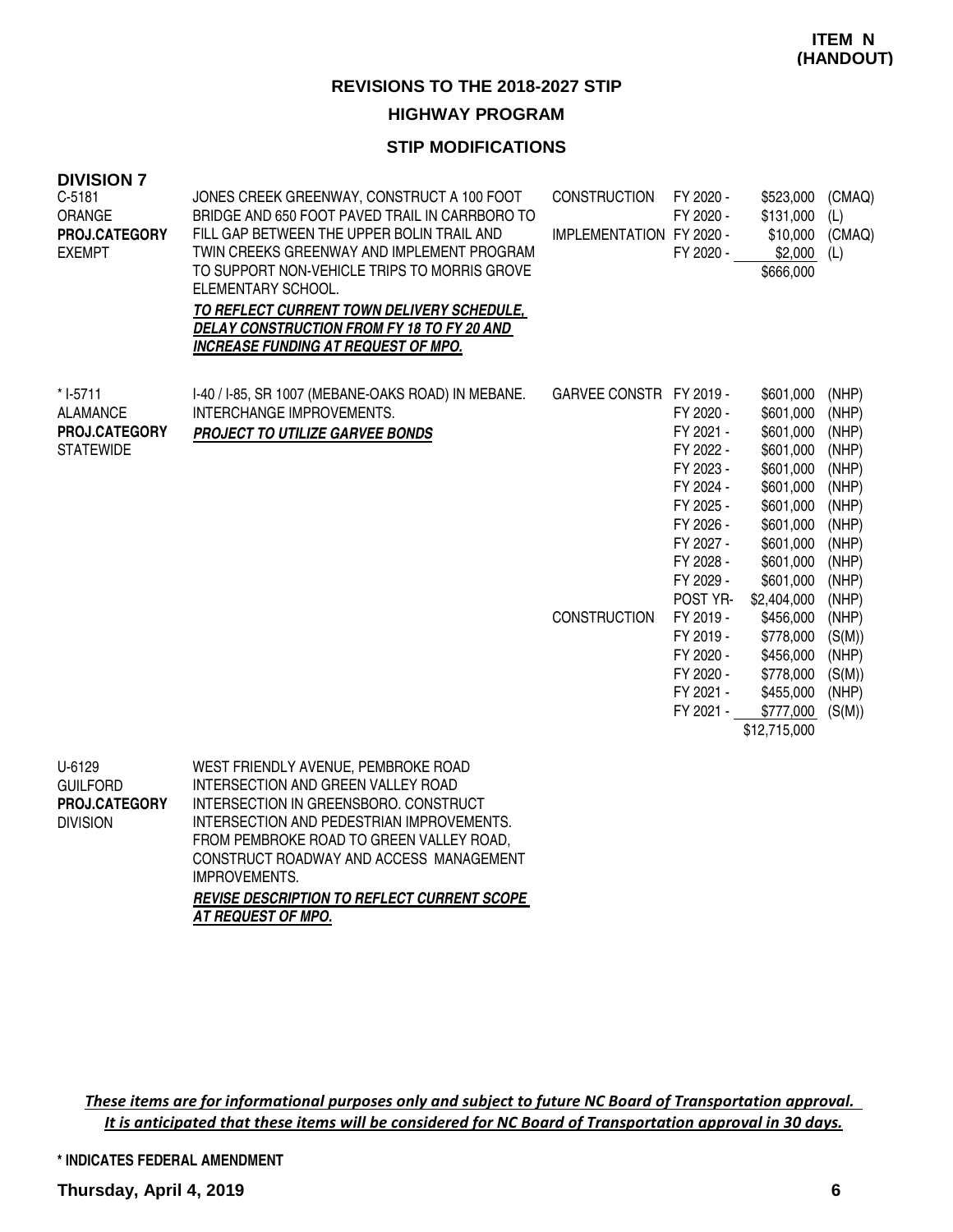### **STIP MODIFICATIONS**

| <b>DIVISION 8</b><br>U-5722<br>LEE<br>PROJ.CATEGORY<br><b>REGIONAL</b>                  | US 421 BUSINESS / NC 87, US 1 / US 15 / US 501 TO<br>FORMER ATLANTIC COAST LINE RAILROAD CROSSING<br>EAST OF WASHINGTON AVENUE IN SANFORD.<br>RECONSTRUCT AS A "COMPLETE STREET" WITH<br>IMPROVEMENTS SUCH AS MEDIANS, SIDEWALKS,<br>BICYCLE FACILITIES, AND STREETSCAPING.<br>REVISED DESCRIPTION OF PROJECT TO REFLECT<br><b>CORRECT EASTERN TERMINUS.</b> | RIGHT-OF-WAY<br><b>UTILITIES</b><br><b>CONSTRUCTION</b> | FY 2021 -<br>FY 2021 -<br>FY 2024 -<br>FY 2025 -<br>FY 2026 - | \$8,956,000<br>\$1,075,000<br>\$6,267,000<br>\$6,266,000<br>\$6,267,000<br>\$28,831,000 | (T)<br>(T)<br>(T)<br>(T)<br>(T) |
|-----------------------------------------------------------------------------------------|--------------------------------------------------------------------------------------------------------------------------------------------------------------------------------------------------------------------------------------------------------------------------------------------------------------------------------------------------------------|---------------------------------------------------------|---------------------------------------------------------------|-----------------------------------------------------------------------------------------|---------------------------------|
| <b>DIVISION 9</b><br>* B-5766<br><b>STOKES</b><br>PROJ.CATEGORY<br><b>DIVISION</b>      | SR 1674 (SHEPPARD MILL ROAD), REPLACE BRIDGE<br>840082 OVER DAN RIVER IN DANBURY.<br>ACCELERATE RIGHT-OF-WAY FROM FY 21 TO FY 19<br>AND CONSTRUCTION FROM FY 22 TO FY 20 AT<br><b>REQUEST OF DIVISION OFFICE.</b>                                                                                                                                            | RIGHT-OF-WAY<br><b>CONSTRUCTION</b>                     | FY 2019 -<br>FY 2020 -<br>FY 2021 -                           | \$218,000<br>\$2,175,000<br>\$2,175,000<br>\$4,568,000                                  | (BGOFF)<br>(BGOFF)<br>(BGOFF)   |
| P-5726<br><b>ROWAN</b><br>PROJ.CATEGORY<br><b>REGIONAL</b>                              | NORFOLK SOUTHERN, NS MAINLINE IN ROWAN<br>COUNTY. CONSTRUCT TRACK IMPROVEMENTS,<br>SECOND PLATFORM, PEDESTRIAN UNDERPASS,<br>SITEWORK, RETAINING WALL AND SIGNAL EQUIPMENT.<br>TO REFLECT CURRENT DELIVERY SCHEDULE, DELAY<br>CONSTRUCTION FROM FY 19 TO FY 20 AT REQUEST<br>OF RAIL DIVISION.                                                               | RIGHT-OF-WAY<br><b>CONSTRUCTION</b>                     | FY 2019 -<br>FY 2020 -<br>FY 2020 -<br>FY 2021 -<br>FY 2022 - | \$1,638,000<br>\$269,000<br>\$780,000<br>\$2,691,000<br>\$2,691,000<br>\$8,069,000      | (T)<br>(T)<br>(O)<br>(T)<br>(T) |
| <b>DIVISION 10</b><br>EB-5829<br><b>MECKLENBURG</b><br>PROJ.CATEGORY<br><b>DIVISION</b> | MATTHEWS, CONSTRUCT FOUR MILE CREEK<br><b>GREENWAY CROSSING UNDER</b><br>SR 3448 (SOUTH TRADE STREET)<br>TO ALLOW ADDITIONAL TIME FOR PLANNING DELAY<br><b>CONSTRUCTION FROM FY 19 TO FY 20</b>                                                                                                                                                              | <b>CONSTRUCTION</b>                                     | FY 2020 -<br>FY 2020 -<br>FY 2020 -                           | \$45,000<br>\$1,400,000<br>\$471,000<br>\$1,916,000                                     | (BGDA)<br>(TADA)<br>(L)         |
| I-5746C<br><b>MECKLENBURG</b><br><b>PROJ.CATEGORY</b><br><b>STATEWIDE</b>               | I-277 (BROOKSHIRE FRWY), EAST 10TH STREET TO<br>NORTH GRAHAM STREET. BRIDGE REHABILITATION.<br>TO ALLOW ADDITIONAL TIME FOR PLANNING DELAY<br><b>CONSTRUCTION FROM FY 19 TO FY 20</b>                                                                                                                                                                        | <b>CONSTRUCTION</b>                                     |                                                               | FY 2020 - \$10,490,000<br>\$10,490,000                                                  | (NHPIM)                         |

These items are for informational purposes only and subject to future NC Board of Transportation approval. It is anticipated that these items will be considered for NC Board of Transportation approval in 30 days.

**\* INDICATES FEDERAL AMENDMENT**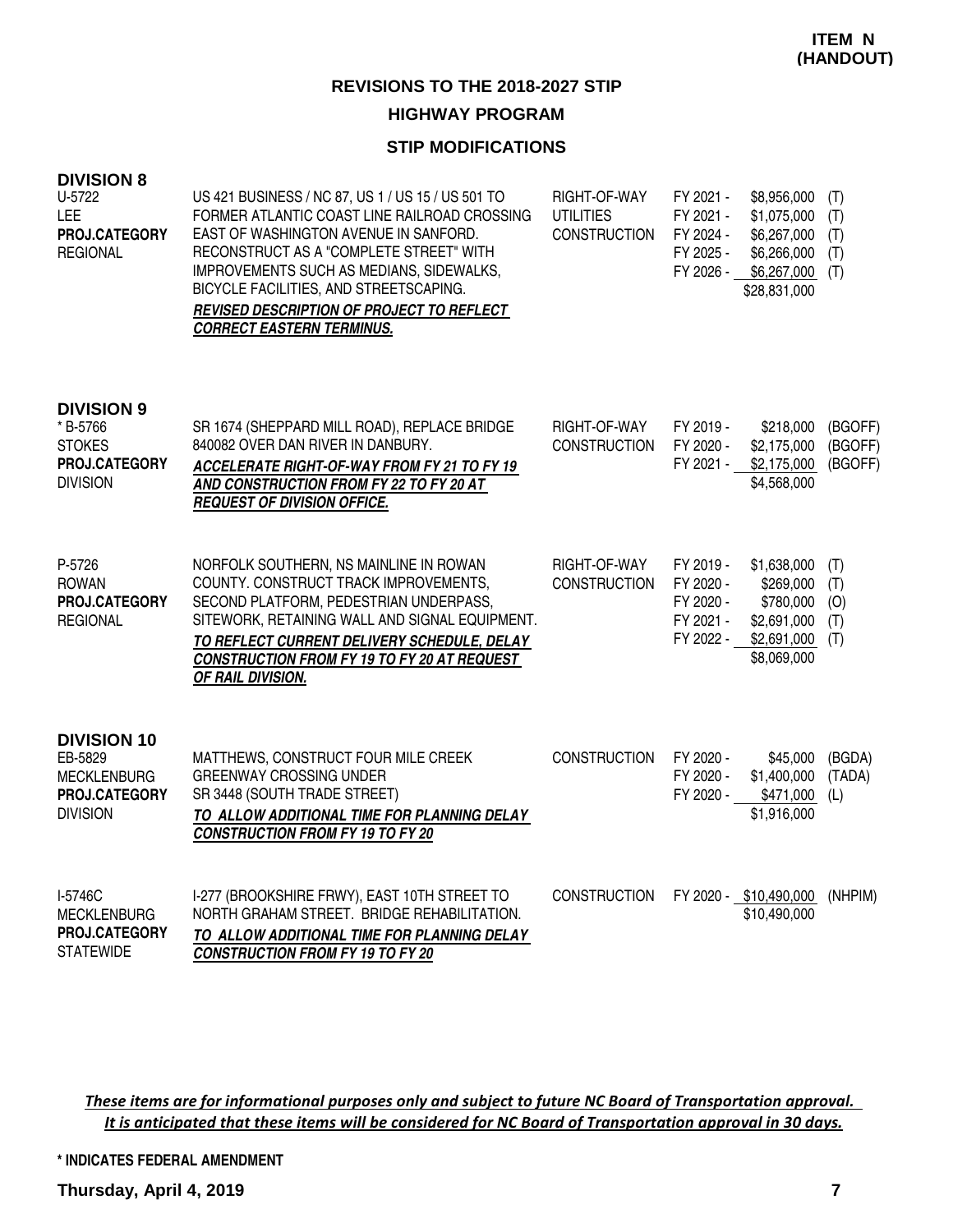### **STIP MODIFICATIONS**

| <b>DIVISION 10</b><br>I-5746D<br><b>MECKLENBURG</b><br>PROJ.CATEGORY<br><b>STATEWIDE</b> | I-277 (BROOKSHIRE FRWY), NORTH GRAHAM STREET<br>TO NORTH OF JOHNSON STREET. BRIDGE<br>REHABILITATION.<br>TO ALLOW ADDITIONAL TIME FOR PLANNING DELAY<br><b>CONSTRUCTION FROM FY 19 TO FY 20</b>                        | <b>CONSTRUCTION</b>                          | FY 2020 -<br>\$7,070,000<br>\$7,070,000                                                                                                                                                                                                                                                                                                                                                                                                            | (NHPIM)                                                                                        |
|------------------------------------------------------------------------------------------|------------------------------------------------------------------------------------------------------------------------------------------------------------------------------------------------------------------------|----------------------------------------------|----------------------------------------------------------------------------------------------------------------------------------------------------------------------------------------------------------------------------------------------------------------------------------------------------------------------------------------------------------------------------------------------------------------------------------------------------|------------------------------------------------------------------------------------------------|
| I-5746E<br><b>MECKLENBURG</b><br>PROJ.CATEGORY<br><b>STATEWIDE</b>                       | I-277 (BROOKSHIRE FRWY), I-77 TO EAST 10TH<br>STREET. RESURFACE ROADWAY.<br>TO ALLOW ADDITIONAL TIME FOR PLANNING DELAY<br><b>CONSTRUCTION FROM FY 19 TO FY 20</b>                                                     | <b>CONSTRUCTION</b>                          | FY 2020 -<br>\$5,000,000<br>\$5,000,000                                                                                                                                                                                                                                                                                                                                                                                                            | (NHPIM)                                                                                        |
| I-5769<br><b>MECKLENBURG</b><br>PROJ.CATEGORY<br><b>STATEWIDE</b>                        | I-77, I-277 TO 0.7 MILE NORTH OF NC 27. PAVEMENT<br>REHABILITATION.<br>TO ALLOW ADDITIONAL TIME FOR PLANNING DELAY<br><b>CONSTRUCTION FROM FY 19 TO FY 20</b>                                                          | <b>CONSTRUCTION</b>                          | FY 2020 - \$10,600,000<br>\$10,600,000                                                                                                                                                                                                                                                                                                                                                                                                             | (NHPIM)                                                                                        |
| R-2530B<br><b>STANLY</b><br>PROJ.CATEGORY<br><b>REGIONAL</b>                             | NC 24-27, BIRD ROAD IN ALBEMARLE TO WEST OF THE<br>PEE DEE RIVER<br>TO ALLOW ADDITIONAL TIME FOR PLANNING DELAY<br><b>CONSTRUCTION FROM FY 19 TO FY 20</b>                                                             | <b>BUILD NC CONST</b><br><b>CONSTRUCTION</b> | FY 2020 -<br>\$2,574,000<br>FY 2021 -<br>\$2,574,000<br>FY 2022 -<br>\$2,574,000<br>FY 2023 -<br>\$2,574,000<br>FY 2024 -<br>\$2,574,000<br>FY 2025 -<br>\$2,574,000<br>FY 2026 -<br>\$2,574,000<br>FY 2027 -<br>\$2,574,000<br>FY 2028 -<br>\$2,574,000<br>FY 2029 -<br>\$2,574,000<br>POST YR- \$12,870,000<br>FY 2020 -<br>\$1,505,000<br>FY 2021 -<br>\$9,532,000<br>FY 2022 -<br>\$9,532,000<br>FY 2023 -<br>$$9,532,000$ (T)<br>\$68,711,000 | (T)<br>(T)<br>(T)<br>(T)<br>(T)<br>(T)<br>(T)<br>(T)<br>(T)<br>(T)<br>(T)<br>(T)<br>(T)<br>(T) |
| U-6092<br><b>MECKLENBURG</b><br>PROJ.CATEGORY<br><b>DIVISION</b>                         | DAVIDSON, DAVIDSON-CONCORD ROAD AT ROBERT<br>WALKER DRIVE. CONSTRUCT ROUNDABOUT.<br>TO ALLOW ADDITIONAL TIME FOR PLANNING AND<br>DESIGN DELAY RIGHT-OF-WAY FROM FY 19 TO FY 20<br>AND CONSTRUCTION FROM FY 20 TO FY 21 | RIGHT-OF-WAY<br><b>CONSTRUCTION</b>          | FY 2020 -<br>\$20,000<br>FY 2020 -<br>\$5,000<br>FY 2021 -<br>\$869,000<br>FY 2021 -<br>\$226,000<br>\$1,120,000                                                                                                                                                                                                                                                                                                                                   | (BGDA)<br>(L)<br>(BGDA)<br>(L)                                                                 |

These items are for informational purposes only and subject to future NC Board of Transportation approval. It is anticipated that these items will be considered for NC Board of Transportation approval in 30 days.

**\* INDICATES FEDERAL AMENDMENT**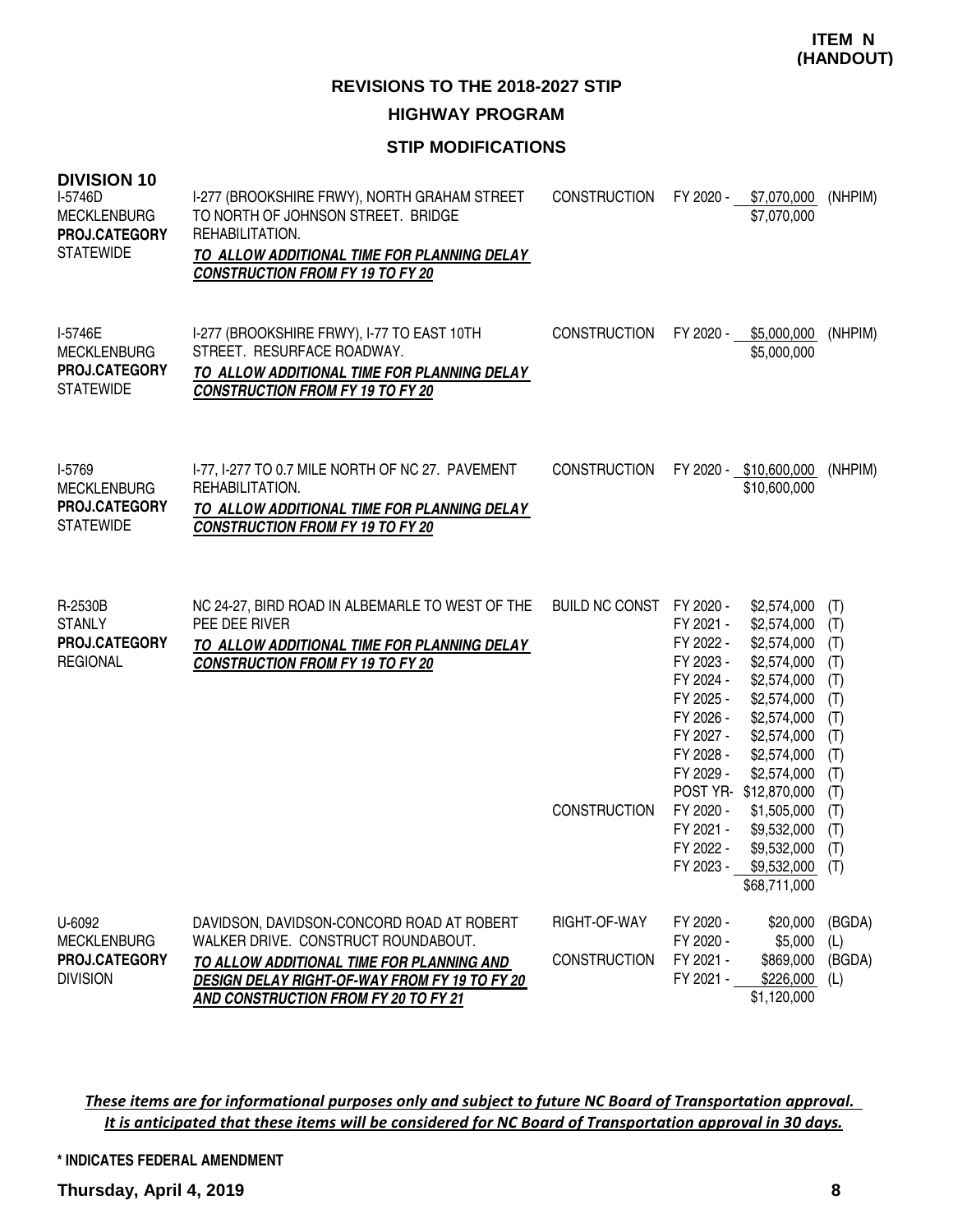### **STIP MODIFICATIONS**

| <b>DIVISION 12</b><br>* C-5703                  | GASTONIA, GASTONIA SIGNAL SYSTEM. UPGRADE                                                   | <b>ENGINEERING</b>  | FY 2019 -                           | \$1,696,000                                        | (CMAQ)                  |
|-------------------------------------------------|---------------------------------------------------------------------------------------------|---------------------|-------------------------------------|----------------------------------------------------|-------------------------|
| <b>GASTON</b><br>PROJ.CATEGORY<br><b>EXEMPT</b> | CITYWIDE SIGNAL SYSTEM.<br>ADD RIGHT-OF-WAY IN FY 20 NOT PREVIOUSLY                         | RIGHT-OF-WAY        | FY 2019 -<br>FY 2019 -<br>FY 2020 - | \$32,000<br>\$392,000<br>\$600,000                 | (L)<br>(S(M))<br>(CMAQ) |
|                                                 | PROGRAMMED.                                                                                 |                     | FY 2020 -<br>FY 2020 -              | \$11,000<br>\$139,000                              | (L)<br>(S(M))           |
|                                                 |                                                                                             | <b>CONSTRUCTION</b> | FY 2020 -                           | \$6,784,000                                        | (CMAQ)                  |
|                                                 |                                                                                             |                     | FY 2020 -                           | \$127,000<br>FY 2020 - \$1,569,000<br>\$11,350,000 | (L)<br>(S(M))           |
| EB-5825                                         | NEWTON, CONSTRUCT WEST A STREET BIKE AND                                                    | <b>CONSTRUCTION</b> | FY 2020 -                           | \$1,000,000                                        | (BGANY)                 |
| <b>CATAWBA</b><br>PROJ.CATEGORY                 | PEDESTRIAN IMPROVEMENTS.                                                                    |                     | FY 2020 -<br>FY 2020 -              | \$1,651,000<br>\$680,000                           | (BGDA)<br>(L)           |
| <b>DIVISION</b>                                 | TO ALLOW ADDITIONAL TIME FOR PLANNING DELAY<br><b>CONSTRUCTION FROM FY 19 TO FY 20.</b>     |                     |                                     | \$3,331,000                                        |                         |
|                                                 |                                                                                             |                     |                                     |                                                    |                         |
| EB-5911                                         | OLD LENOIR ROAD MULTI-USE PATH, 9TH STREET NW                                               | <b>ENGINEERING</b>  | FY 2019 -                           | \$1,017,000                                        | (TAANY)                 |
| <b>CATAWBA</b><br>PROJ.CATEGORY                 | TO HICKORY WATER PLANT. CONSTRUCT MULTI-USE<br>PATH.                                        | RIGHT-OF-WAY        | FY 2019 -<br>FY 2020 -              | \$255,000<br>\$964,000                             | (L)<br>(TAANY)          |
| <b>DIVISION</b>                                 | <b>COMBINE SEGMENTS A AND B PER REQUEST FROM</b><br><b>MPO</b>                              | <b>CONSTRUCTION</b> | FY 2020 -<br>FY 2020 -              | \$241,000<br>\$6,498,000                           | (L)<br>(TAANY)          |
|                                                 |                                                                                             |                     | FY 2020 -                           | \$1,625,000<br>\$10,600,000                        | (L)                     |
|                                                 |                                                                                             |                     |                                     |                                                    |                         |
| * EB-5937<br><b>CATAWBA</b>                     | HICKORY, BOOK WALK. CONSTRUCT MULTI-USE PATH<br>FROM CITY WALK TO RIDGEVIEW LIBRARY.        | <b>ENGINEERING</b>  | FY 2019 -<br>FY 2019 -              | \$275,000<br>\$69,000                              | (TADA)<br>(L)           |
| PROJ.CATEGORY                                   | TO ALLOW ADDITIONAL TIME FOR PLANNING DELAY                                                 | RIGHT-OF-WAY        | FY 2019 -                           | \$25,000                                           | (TADA)                  |
| <b>DIVISION</b>                                 | <b>CONSTRUCTION FROM FY 19 TO FY 21. ADD</b><br>PRELIMINARY ENGINEERING IN FY 19 NOT        | <b>CONSTRUCTION</b> | FY 2019 -<br>FY 2021 -              | \$6,000<br>\$1,500,000                             | (L)<br>(BGANY)          |
|                                                 | PREVIOUSLY PROGRAMMED.                                                                      |                     | FY 2021 -<br>FY 2021 -              | \$200,000<br>\$425,000                             | (BGDA)<br>(L)           |
|                                                 |                                                                                             |                     |                                     | \$2,500,000                                        |                         |
| * EB-5938<br><b>CATAWBA</b>                     | HICKORY, BOOK WALK SOUTH. CONSTRUCT MULTI-<br>USE PATH FROM RIDGEVIEW LIBRARY TO WALMART.   | <b>ENGINEERING</b>  | FY 2019 -<br>FY 2019 -              | \$600,000 (TADA)<br>\$150,000                      | (L)                     |
| PROJ.CATEGORY<br><b>DIVISION</b>                | TO ALLOW ADDITIONAL TIME FOR PLANNING DELAY<br><b>CONSTRUCTION FROM FY 19 TO FY 21. ADD</b> | RIGHT-OF-WAY        | FY 2019 -<br>FY 2019 -              | \$100,000<br>\$25,000                              | (TADA)<br>(L)           |
|                                                 | PRELIMINARY ENGINEERING IN FY 19 NOT                                                        | <b>CONSTRUCTION</b> | FY 2021 -                           | \$2,400,000                                        | (BGANY)                 |
|                                                 | PREVIOUSLY PROGRAMMED.                                                                      |                     | FY 2021 -<br>FY 2021 -              | \$100,000<br>\$625,000                             | (TADA)<br>(L)           |
|                                                 |                                                                                             |                     |                                     | \$4,000,000                                        |                         |

These items are for informational purposes only and subject to future NC Board of Transportation approval. It is anticipated that these items will be considered for NC Board of Transportation approval in 30 days.

**\* INDICATES FEDERAL AMENDMENT**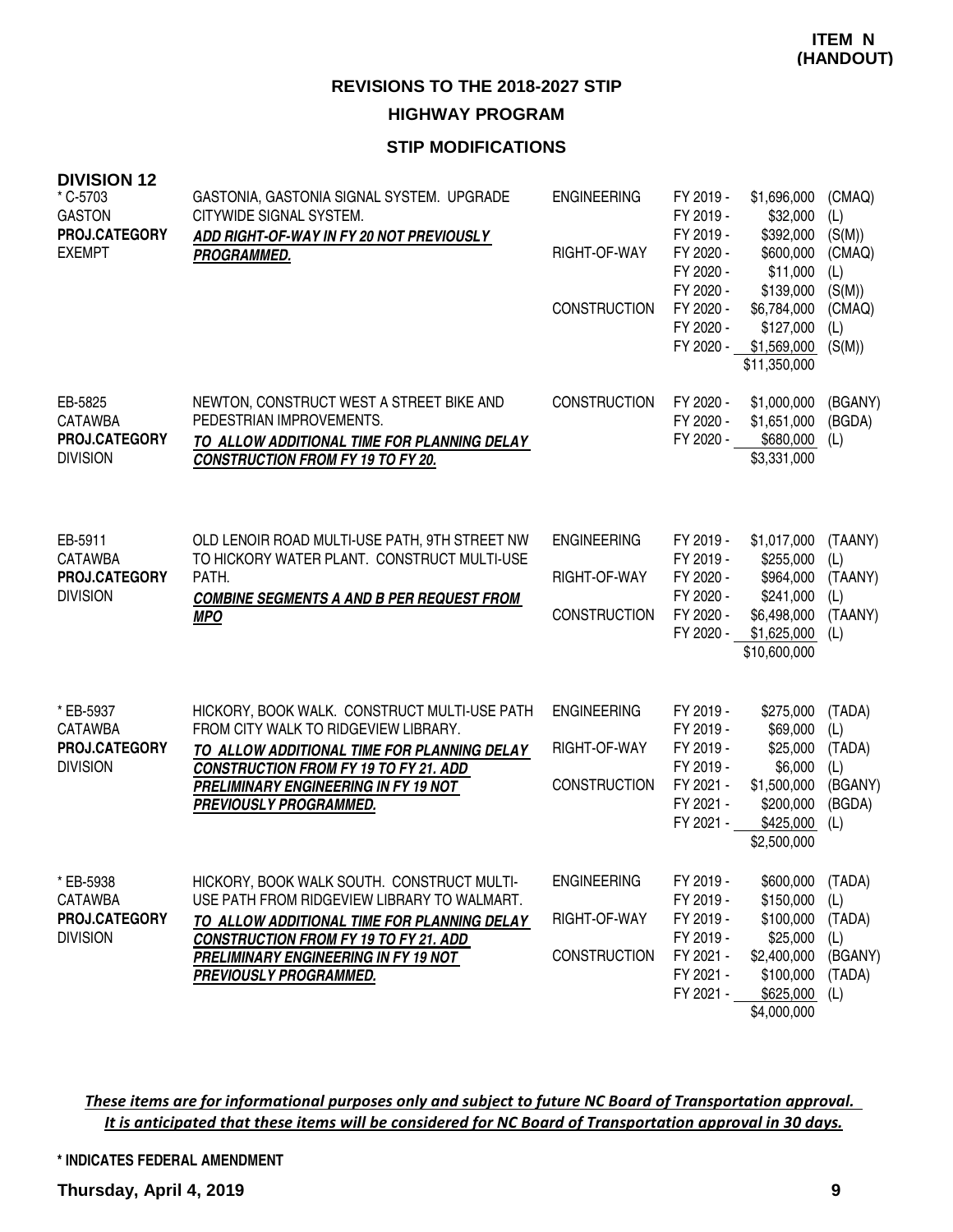### **STIP MODIFICATIONS**

| <b>DIVISION 12</b><br>* U-5800<br><b>GASTON</b><br>PROJ.CATEGORY<br><b>REGIONAL</b> | NC 7, INTERSECTION OF NC 7/US 74 AND NC 7/US 29.<br>CONSTRUCT NORTHBOUND THROUGH LANE AND<br>INTERSECTION IMPROVEMENTS.<br>TO ALLOW ADDITIONAL TIME FOR PLANNING AND<br><b>DESIGN DELAY RIGHT-OF-WAY FROM FY 19 TO FY 23</b><br>AND CONSTRUCTION FROM FY 21 TO FY 23       | RIGHT-OF-WAY<br><b>CONSTRUCTION</b>                       | FY 2023 -<br>FY 2024 -<br>FY 2023 -<br>FY 2024 -                                                                                                                                  | \$143,000<br>\$2,716,000<br>\$2,000,000<br>\$2,000,000<br>\$6,859,000                                                                                                                               | (T)<br>(T)<br>(T)<br>(T)                                                                                                                                        |
|-------------------------------------------------------------------------------------|----------------------------------------------------------------------------------------------------------------------------------------------------------------------------------------------------------------------------------------------------------------------------|-----------------------------------------------------------|-----------------------------------------------------------------------------------------------------------------------------------------------------------------------------------|-----------------------------------------------------------------------------------------------------------------------------------------------------------------------------------------------------|-----------------------------------------------------------------------------------------------------------------------------------------------------------------|
| <b>DIVISION 13</b><br>EB-5978<br><b>BURKE</b><br>PROJ.CATEGORY<br><b>DIVISION</b>   | COLLEGE STREET MULTIMODAL CONNECTOR, NORTH<br>GREEN STREET TO US 70 IN MORGANTON.<br>CONSTRUCT MULTI-USE PATH.<br><b>ACCELERATE PRELIMINARY ENGINEERING FROM FY</b><br>20 TO FY 19                                                                                         | <b>ENGINEERING</b><br>RIGHT-OF-WAY<br><b>CONSTRUCTION</b> | FY 2019 -<br>FY 2019 -<br>FY 2020 -<br>FY 2020 -<br>FY 2021 -<br>FY 2021 -                                                                                                        | \$249,000<br>\$63,000<br>\$80,000<br>\$20,000<br>\$2,320,000<br>\$580,000<br>\$3,312,000                                                                                                            | (TAANY)<br>(L)<br>(TAANY)<br>(L)<br>(TAANY)<br>(L)                                                                                                              |
| * I-4759<br><b>BUNCOMBE</b><br>PROJ.CATEGORY<br><b>STATEWIDE</b>                    | I-40, I-40/SR 1228 (LIBERTY ROAD). CONVERT GRADE<br>SEPARATION TO AN INTERCHANGE AND CONSTRUCT<br>TWO LANE ROADWAY NORTH OF I-40 TO SR 1224 AND<br>FOUR LANE ROADWAY SOUTH OF I-40 TO US 19/US<br>23/NC 151 WITH PARTS ON NEW LOCATION.<br>PROJECT TO UTILIZE GARVEE BONDS | GARVEE RIGHT-O FY 2019 -<br>RIGHT-OF-WAY                  | FY 2020 -<br>FY 2021 -<br>FY 2022 -<br>FY 2023 -<br>FY 2024 -<br>FY 2025 -<br>FY 2026 -<br>FY 2027 -<br>FY 2028 -<br>FY 2029 -<br>POST YR-<br>FY 2019 -<br>FY 2019 -<br>FY 2020 - | \$691,000<br>\$691,000<br>\$691,000<br>\$691,000<br>\$691,000<br>\$691,000<br>\$691,000<br>\$691,000<br>\$691,000<br>\$691,000<br>\$691,000<br>\$2,764,000<br>\$766,000<br>\$500,000<br>\$2,184,000 | (BGANY)<br>(BGANY)<br>(BGANY)<br>(BGANY)<br>(BGANY)<br>(BGANY)<br>(BGANY)<br>(BGANY)<br>(BGANY)<br>(BGANY)<br>(BGANY)<br>(BGANY)<br>(BGANY)<br>(S(M))<br>(S(M)) |
|                                                                                     |                                                                                                                                                                                                                                                                            | <b>UTILITIES</b><br><b>CONSTRUCTION</b>                   | FY 2019 -<br>FY 2020 -<br>FY 2023 -                                                                                                                                               | \$450,000<br>\$1,350,000<br>FY 2022 - \$10,100,000<br>\$10,100,000<br>FY 2024 - \$10,100,000<br>FY 2025 - \$10,100,000<br>\$56,015,000                                                              | (BGANY)<br>(BGANY)<br>(BGANY)<br>(BGANY)<br>(BGANY)<br>(BGANY)                                                                                                  |

These items are for informational purposes only and subject to future NC Board of Transportation approval. It is anticipated that these items will be considered for NC Board of Transportation approval in 30 days.

**\* INDICATES FEDERAL AMENDMENT**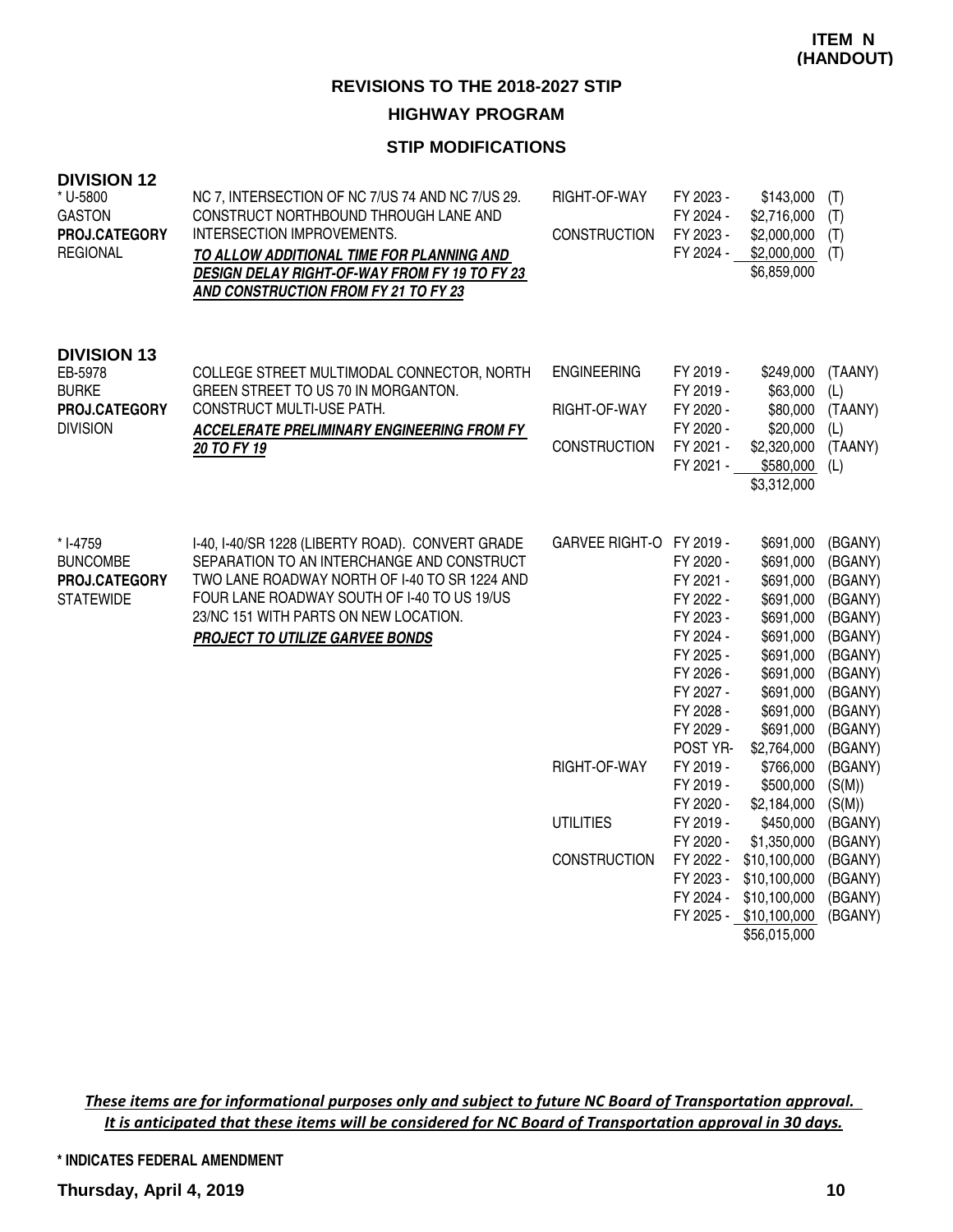#### **STIP DELETIONS**

| <b>DIVISION 8</b><br>* B-5738<br><b>CHATHAM</b><br>PROJ.CATEGORY<br><b>DIVISION</b>    | SR 1953 (CHATHAM CHURCH ROAD), REPLACE BRIDGE<br>180147 OVER ROCKY RIVER.<br>PROJECT DELETED AT REQUEST OF DIVISION AND<br><b>STRUCTURES MANAGEMENT.</b>                                                | RIGHT-OF-WAY<br><b>CONSTRUCTION</b>                       | FY 2020 -<br>FY 2021 -                                                     | \$102,000<br>\$2,032,000<br>\$2,134,000                                                     | (BGOFF)<br>(BGOFF)                              |
|----------------------------------------------------------------------------------------|---------------------------------------------------------------------------------------------------------------------------------------------------------------------------------------------------------|-----------------------------------------------------------|----------------------------------------------------------------------------|---------------------------------------------------------------------------------------------|-------------------------------------------------|
| <b>DIVISION 12</b><br>* EB-5911A<br><b>CATAWBA</b><br>PROJ.CATEGORY<br><b>DIVISION</b> | OLD LENOIR ROAD MULTI-USE PATH, 9TH STREET NW<br>TO 12TH AVENUE NW (GEITNER ROAD). CONSTRUCT<br><b>MULTI-USE PATH.</b><br>DELETE SEGMENT PER REQUEST OF MPO; SEGMENT<br><b>COMBINED WITH SEGMENT B.</b> | <b>CONSTRUCTION</b>                                       | FY 2020 -<br>FY 2020 -                                                     | \$3,520,000<br>\$880,000<br>\$4,400,000                                                     | (TAANY)<br>(L)                                  |
| * EB-5911B<br><b>CATAWBA</b><br>PROJ.CATEGORY<br><b>DIVISION</b>                       | OLD LENOIR ROAD MULTI-USE PATH. 12TH AVENUE<br>NW (GEITNER ROAD) TO HICKORY WATER PLANT.<br>CONSTRUCT MULTI-USE PATH.<br>DELETE SEGMENT PER REQUEST OF MPO; SEGMENT<br><b>COMBINED WITH SEGMENT A.</b>  | <b>ENGINEERING</b><br>RIGHT-OF-WAY<br><b>CONSTRUCTION</b> | FY 2020 -<br>FY 2020 -<br>FY 2020 -<br>FY 2020 -<br>FY 2021 -<br>FY 2021 - | \$489,000<br>\$123,000<br>\$612,000<br>\$153,000<br>\$2,978,000<br>\$745,000<br>\$5,100,000 | (BGDA)<br>(L)<br>(BGDA)<br>(L)<br>(BGDA)<br>(L) |
| <b>DIVISION 13</b><br>* B-5867<br><b>YANCEY</b><br>PROJ.CATEGORY<br><b>DIVISION</b>    | SR 1158 (COLBERTS CREEK), REPLACE BRIDGE 990156<br>OVER COLBERT CREEK.<br>DELETE AT THE REQUEST OF DIVISION.                                                                                            | RIGHT-OF-WAY<br><b>CONSTRUCTION</b>                       | FY 2020 -<br>FY 2021 -                                                     | \$20,000<br>\$340,000<br>\$360,000                                                          | (BGOFF)<br>(BGOFF)                              |
| * B-5888<br><b>BUNCOMBE</b><br>PROJ.CATEGORY<br><b>DIVISION</b>                        | SR 2815 (VILLAGE ROAD), REPLACE BRIDGE 100100<br>OVER ASHWORTH CREEK.<br>DELETE AT THE REQUEST OF DIVISION.                                                                                             | RIGHT-OF-WAY<br><b>CONSTRUCTION</b>                       | FY 2024 -<br>FY 2025 -                                                     | \$20,000<br>\$420,000<br>\$440,000                                                          | (BGOFF)<br>(BGOFF)                              |

These items are for informational purposes only and subject to future NC Board of Transportation approval. It is anticipated that these items will be considered for NC Board of Transportation approval in 30 days.

**\* INDICATES FEDERAL AMENDMENT**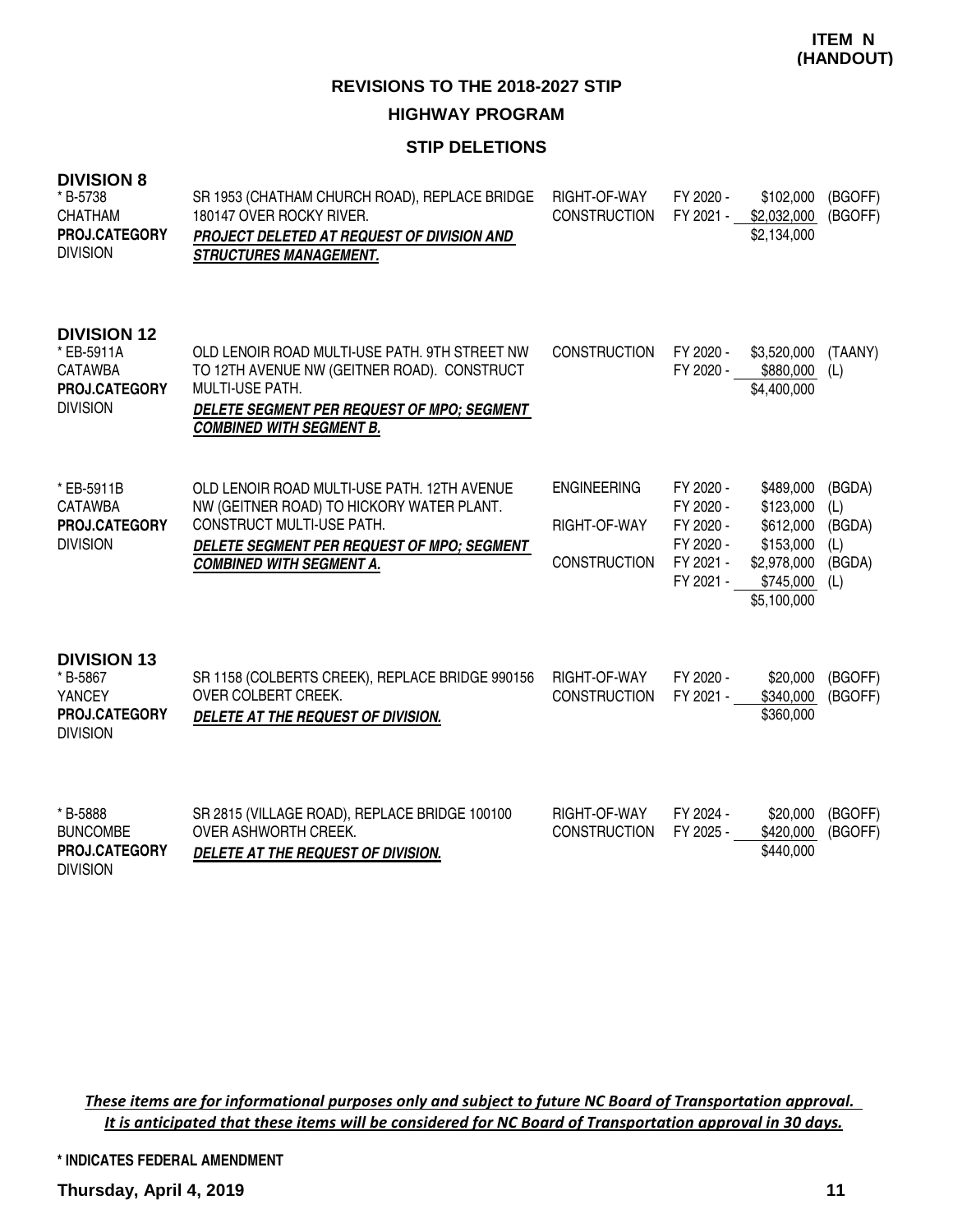#### **STIP DELETIONS**

| <b>DIVISION 14</b><br>* B-5899<br><b>JACKSON</b><br>PROJ.CATEGORY<br><b>DIVISION</b> | SR 1119 (SAPPHIRE POST OFFICE ROAD), REPLACE<br>BRIDGE 490001 OVER HORSE PASTURE RIVER.<br>DELETE, WORK TO BE ACCOMPLISHED UNDER<br>PROJECT 17BP.14.R.203 PROGRAM | RIGHT-OF-WAY<br><b>CONSTRUCTION</b> | FY 2020 -<br>FY 2021 - | \$20,000<br>\$400,000<br>\$420,000 | (BGOFF)<br>(BGOFF) |
|--------------------------------------------------------------------------------------|-------------------------------------------------------------------------------------------------------------------------------------------------------------------|-------------------------------------|------------------------|------------------------------------|--------------------|
| * B-5900<br><b>HAYWOOD</b><br>PROJ.CATEGORY<br><b>DIVISION</b>                       | SR 1835 (WINDING STAIRS), REPLACE BRIDGE 430382<br>OVER DUTCH COVE CREEK.<br>DELETE, WORK TO BE ACCOMPLISHED UNDER<br>PROJECT 17BP.14.R.186 PROGRAM               | RIGHT-OF-WAY<br><b>CONSTRUCTION</b> | FY 2020 -<br>FY 2021 - | \$10,000<br>\$250,000<br>\$260,000 | (BGOFF)<br>(BGOFF) |
| * B-5902<br><b>JACKSON</b><br>PROJ.CATEGORY<br><b>DIVISION</b>                       | SR 1447 (DILLS BRANCH ROAD), REPLACE BRIDGE<br>490099 OVER FISHER CREEK.<br>DELETE, WORK TO BE ACCOMPLISHED UNDER<br>PROJECT 17BP.14.R.202 PROGRAM                | RIGHT-OF-WAY<br><b>CONSTRUCTION</b> | FY 2020 -<br>FY 2021 - | \$10,000<br>\$250,000<br>\$260,000 | (BGOFF)<br>(BGOFF) |
| * B-5906<br><b>HENDERSON</b><br><b>PROJ.CATEGORY</b><br><b>DIVISION</b>              | SR 1328 (GASH ROAD), REPLACE BRIDGE 440182 OVER<br>SWEET WATER BRANCH CREEK.<br>DELETE, WORK TO BE ACCOMPLISHED UNDER<br>PROJECT 17BP.14.R.198 PROGRAM            | RIGHT-OF-WAY<br><b>CONSTRUCTION</b> | FY 2021 -<br>FY 2022 - | \$10,000<br>\$260,000<br>\$270,000 | (BGOFF)<br>(BGOFF) |
| * B-5907<br><b>HENDERSON</b><br>PROJ.CATEGORY<br><b>DIVISION</b>                     | SR 1109 (CABIN CREEK ROAD), REPLACE BRIDGE<br>440208 OVER CABIN CREEK.<br>DELETE, WORK TO BE ACCOMPLISHED UNDER<br>PROJECT 17BP.14.R.199 PROGRAM                  | RIGHT-OF-WAY<br><b>CONSTRUCTION</b> | FY 2024 -<br>FY 2025 - | \$10,000<br>\$250,000<br>\$260,000 | (BGOFF)<br>(BGOFF) |
| * B-5908<br><b>MACON</b><br>PROJ.CATEGORY<br><b>DIVISION</b>                         | SR 1387 (OLIVE HILL ROAD), REPLACE BRIDGE 550127<br>OVER RAY CREEK.<br>DELETE, WORK TO BE ACCOMPLISHED UNDER<br>PROJECT 17BP.14.R.195 PROGRAM                     | RIGHT-OF-WAY<br><b>CONSTRUCTION</b> | FY 2021 -<br>FY 2022 - | \$20,000<br>\$340,000<br>\$360,000 | (BGOFF)<br>(BGOFF) |

These items are for informational purposes only and subject to future NC Board of Transportation approval. It is anticipated that these items will be considered for NC Board of Transportation approval in 30 days.

**\* INDICATES FEDERAL AMENDMENT**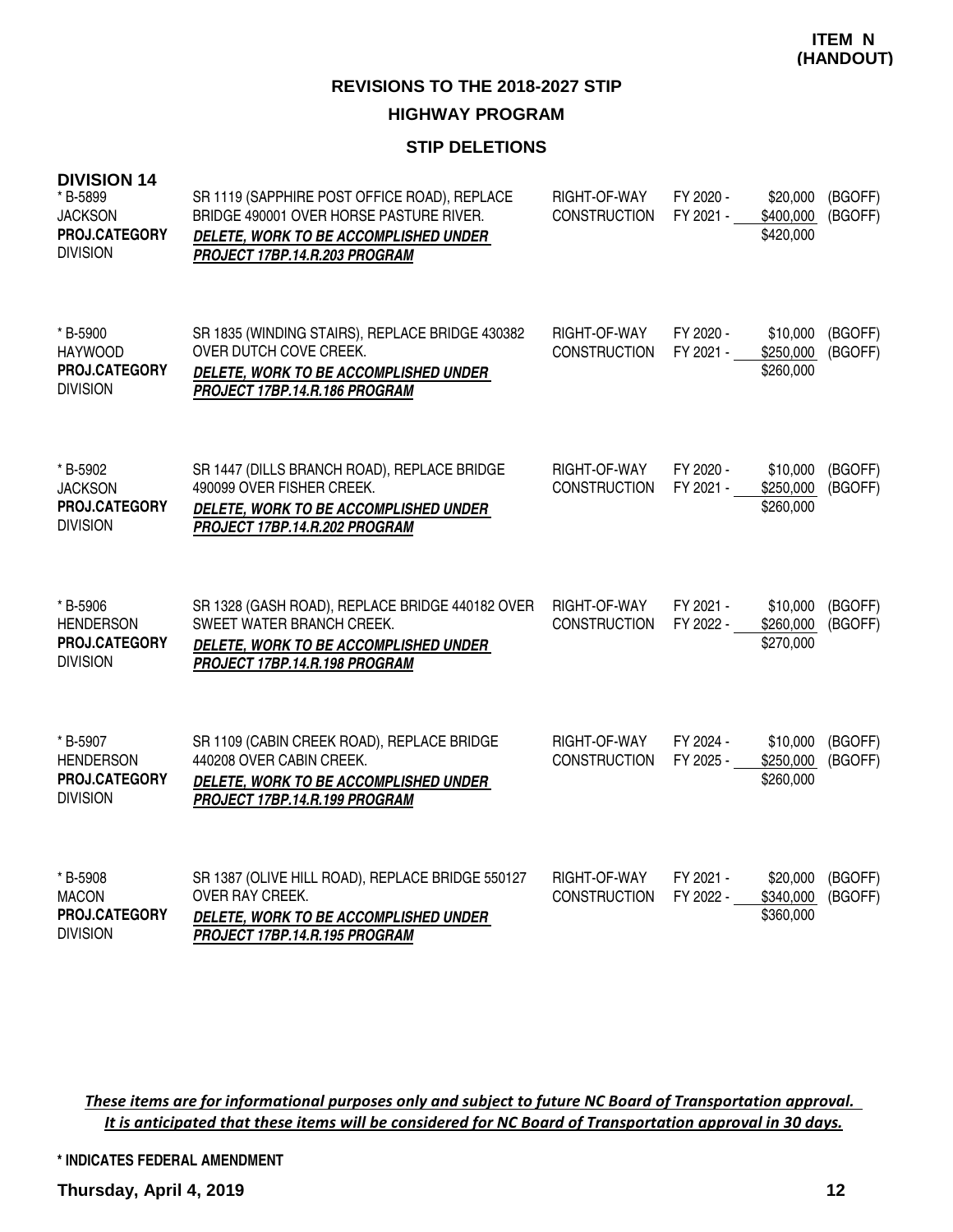#### **STIP DELETIONS**

| <b>DIVISION 14</b><br>* B-5909<br><b>HAYWOOD</b><br>PROJ.CATEGORY<br><b>DIVISION</b> | SR 1856 (JENKINS ROAD), REPLACE BRIDGE 430375<br>OVER DUTCH COVE CREEK.<br>DELETE, WORK TO BE ACCOMPLISHED UNDER<br>PROJECT 17BP.14.R.196 PROGRAM         | RIGHT-OF-WAY<br><b>CONSTRUCTION</b> | FY 2021 -<br>FY 2022 -              | \$10,000<br>\$270,000<br>\$280,000                | (BGOFF)<br>(BGOFF)            |
|--------------------------------------------------------------------------------------|-----------------------------------------------------------------------------------------------------------------------------------------------------------|-------------------------------------|-------------------------------------|---------------------------------------------------|-------------------------------|
| * B-5912<br><b>MACON</b><br>PROJ.CATEGORY<br><b>DIVISION</b>                         | SR 1369 (BYRD ROAD), REPLACE BRIDGE 550181 OVER<br>TELLICO CREEK.<br>DELETE, WORK TO BE ACCOMPLISHED UNDER<br>PROJECT 17BP.14.R.207 PROGRAM               | RIGHT-OF-WAY<br><b>CONSTRUCTION</b> | FY 2021 -<br>FY 2022 -              | \$10,000<br>\$250,000<br>\$260,000                | (BGOFF)<br>(BGOFF)            |
| * B-5913<br><b>HENDERSON</b><br>PROJ.CATEGORY<br><b>DIVISION</b>                     | SR 1108 (ROCK CREEK ROAD EAST), REPLACE BRIDGE<br>440100 OVER ROCK CREEK.<br>DELETE, WORK TO BE ACCOMPLISHED UNDER<br>PROJECT 17BP.14.R.187 PROGRAM       | RIGHT-OF-WAY<br><b>CONSTRUCTION</b> | FY 2021 -<br>FY 2022 -<br>FY 2023 - | \$50,000<br>\$500,000<br>\$500,000<br>\$1,050,000 | (BGOFF)<br>(BGOFF)<br>(BGOFF) |
| * B-5914<br><b>MACON</b><br>PROJ.CATEGORY<br><b>DIVISION</b>                         | SR 1369 (BYRD ROAD), REPLACE BRIDGE 550180 OVER<br>SUGAR COVE CREEK.<br>DELETE, WORK TO BE ACCOMPLISHED UNDER<br>PROJECT 17BP.14.R.208 PROGRAM            | RIGHT-OF-WAY<br><b>CONSTRUCTION</b> | FY 2021 -<br>FY 2022 -              | \$10,000<br>\$250,000<br>\$260,000                | (BGOFF)<br>(BGOFF)            |
| * B-5915<br><b>TRANSYLVANIA</b><br><b>PROJ.CATEGORY</b><br><b>DIVISION</b>           | SR 1318 (OLD QUEBEC ROAD), REPLACE BRIDGE<br>870029 OVER NORTH FORK FLAT CREEK.<br>DELETE, WORK TO BE ACCOMPLISHED UNDER<br>PROJECT 17BP.14.R.209 PROGRAM | RIGHT-OF-WAY<br><b>CONSTRUCTION</b> | FY 2022 -<br>FY 2023 -              | \$10,000<br>\$260,000<br>\$270,000                | (BGOFF)<br>(BGOFF)            |
| * B-5916<br><b>POLK</b><br>PROJ.CATEGORY<br><b>DIVISION</b>                          | SR 1501 (HUNTING COUNTRY), REPLACE BRIDGE<br>740022 OVER WOLFE CREEK.<br>DELETE, WORK TO BE ACCOMPLISHED UNDER<br>PROJECT 17BP.14.R.200 PROGRAM           | RIGHT-OF-WAY<br><b>CONSTRUCTION</b> | FY 2022 -<br>FY 2023 -              | \$10,000<br>\$290,000<br>\$300,000                | (BGOFF)<br>(BGOFF)            |

These items are for informational purposes only and subject to future NC Board of Transportation approval. It is anticipated that these items will be considered for NC Board of Transportation approval in 30 days.

**\* INDICATES FEDERAL AMENDMENT**